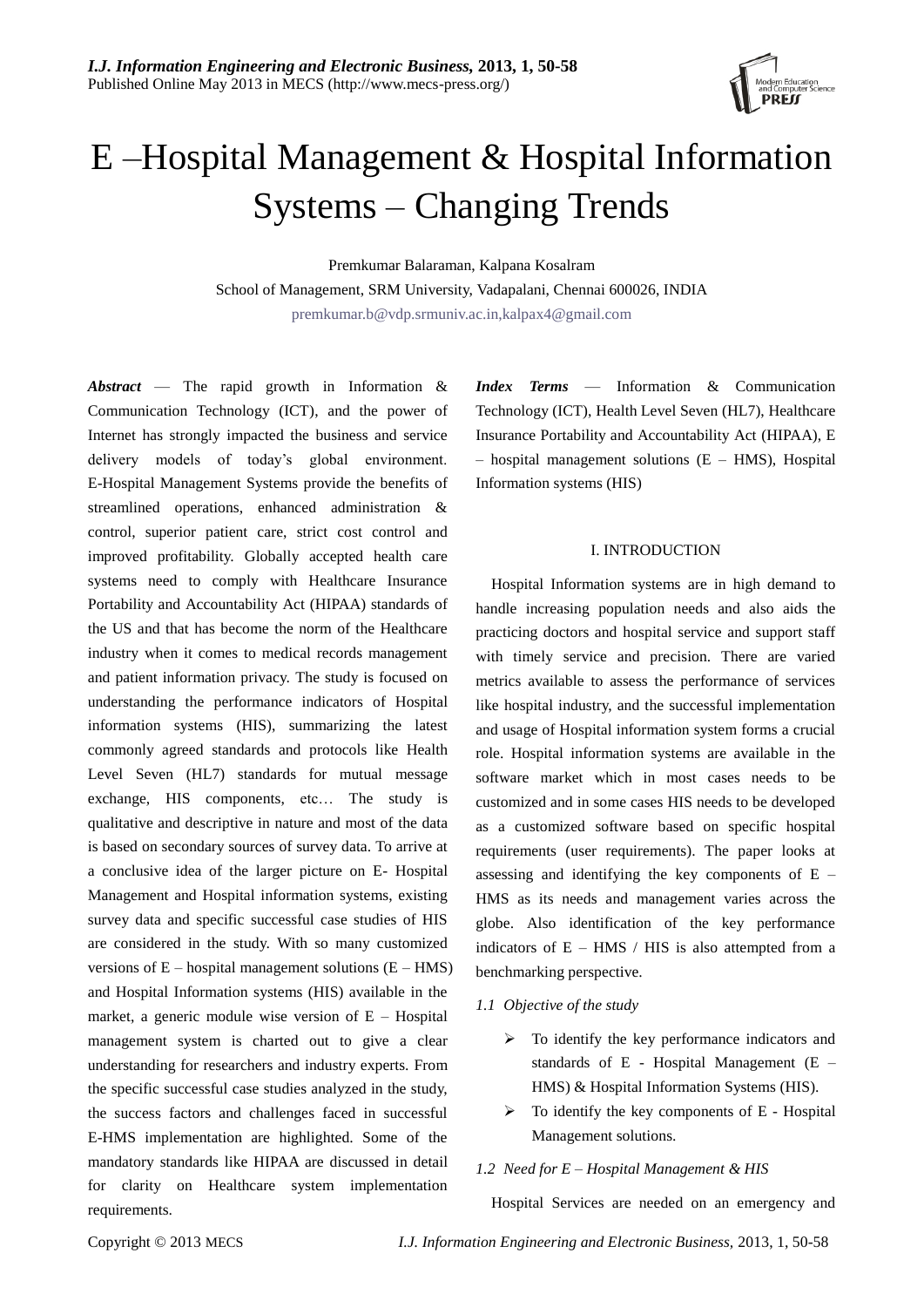daily basis and HIS plays a crucial role. Hospital services are customer and society sensitive and the quality of HIS and service of hospital staff needs to be precise and of highest standards. Today's hi-tech Hospital services are predominantly provided by private players in the market at increased costs despite low cost competition by public sector hospitals. OECD report (2012) finds that attempts to control costs by regulatory means, such as reducing fees paid to healthcare providers and rationing user access, have typically only been temporarily successful.

E-Hospital Management System provides the benefits of streamlined operations, enhanced administration & control, superior patient care, strict cost control and improved profitability. Due to business and legal demands—like the Healthcare Insurance Portability and Accountability Act (HIPAA) of the United States as a Global norm —healthcare organizations are fully realizing the urgency to integrate their businesses. Unfortunately, most of the health information systems are still proprietary and often only serve one specific department within a healthcare business. This represents a significant obstacle to business integration.

## II. RESEARCH METHODOLOGY

The study is qualitative and descriptive in nature and most of the data is based on secondary sources of survey data. Such an approach is adopted in the study as the area of research is very broad and sources of data are also spread across multiple locations. To arrive at a conclusive idea of the larger picture on E- Hospital Management and Hospital information systems, analyzing the existing survey data and specific successful case studies of HIS would give a better result in finding the answers to the research question framed.

# III. DEFINITION OF HOSPITAL INFORMATION SYSTEM (HIS)

According to Paul R. Vegoda (1987), Hospital Information System (HIS) is defined as, 'an integrated information system which improves patient care by increasing the user's knowledge and reducing uncertainty allowing rational decisions to be made from the information provided. Haux, Schmücker and Winter (1996) view the hospital information system as the entire

information processing and information storage subsystem of a hospital, whereby it is not just about computer systems and networks and the computer-based application systems that are installed on them, but it is about the information in a hospital as a whole.

HIS consist of different softwares that are integrated in order to capture data in specific sections of the hospital [Garrido, Raymond, Jamieson, Liang and Wiesenthal [2004:21-22]], handle the workflow of daily medical services and also assist in managing financial, administrative and clinical data. From the various definitions of HIS, it is understood that HIS is a very broad area as it encompasses services catering to varied departments and personnel of an hospital and finally satisfying the patient care in its true sense. Hospital Information Systems (HISs) are supposed to make the right information and knowledge available to the right people, in the right place, at the right time and in the right form.

# IV E – HOSPITAL MANAGEMENT / HIS STANDARDS & TECHNOLOGIES

The developments in technology and internet speed made services like Telemedicine a dream come true for today's patient care needs. Telemedicine can be referred to as the provision of medical services from a distance [Wooton, Craig and Patterson, 2006:1]. This includes diagnosis, treatment and prevention of diseases. The types of telemedicine can be categorized as real-time or pre-recorded telemedicine. Also the growing technology and varied solutions in the hospital management domain necessitated for the development of common protocols and standards at global level. Such standards and legal requirements are discussed in further sections.

According to Belgium Federal Public Service – FPS report (2002), high quality of Data storage, data speed, data exchange and networking for Hospital information systems (HIS) is mandatory for efficient performance of Hospital Information Systems (HIS). Especially data storage requirements of departments like radiology are very challenging.

# *4.1 3LGM<sup>2</sup> – Modeling tool for HIS*

 $3LGM<sup>2</sup>$  (Three-layer Graph based meta model) is a structured and in some countries already validated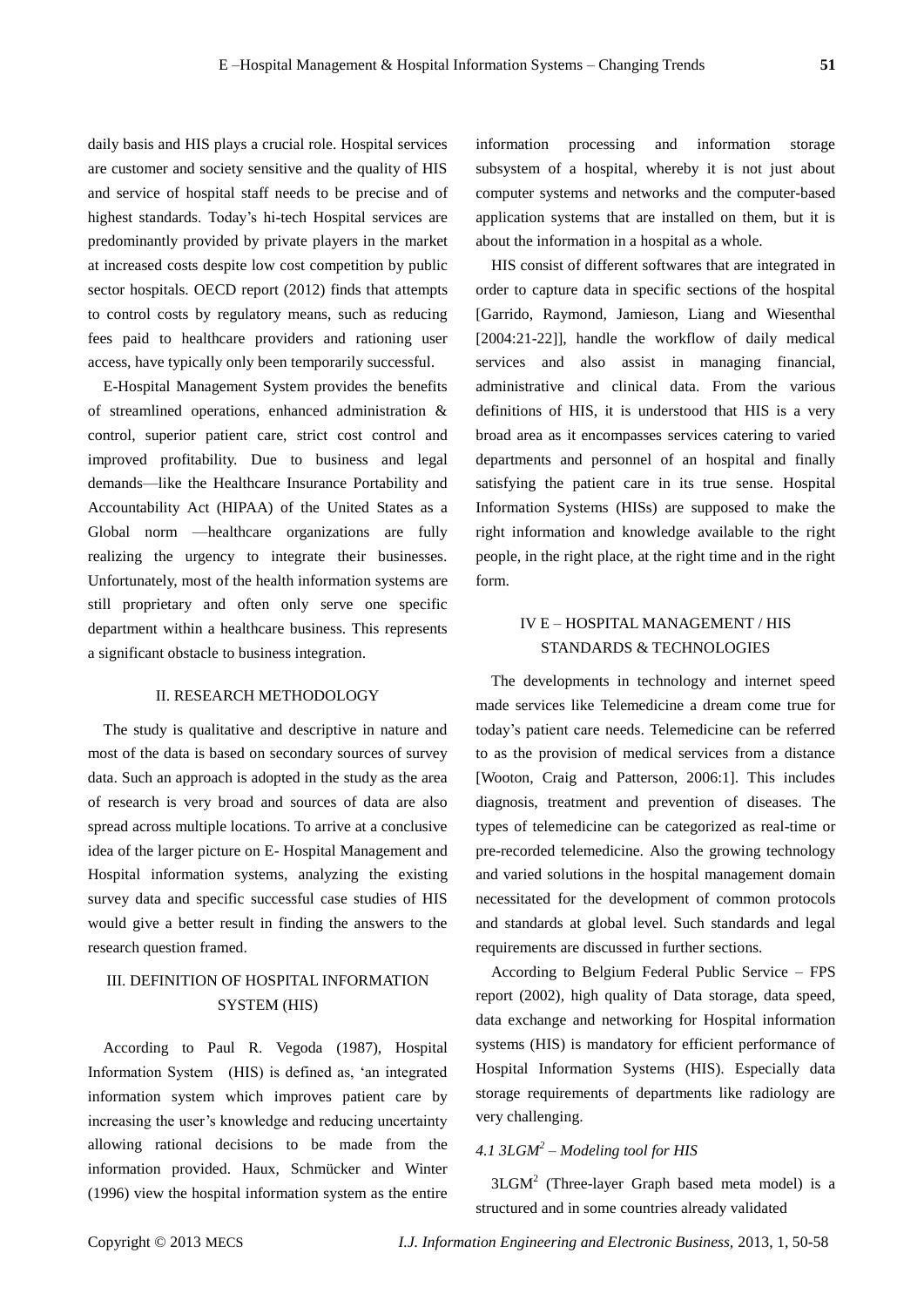approach for modeling and analyzing HISs.'3LGM<sup>2</sup> combines a functional meta model with technical meta models and is represented using the Unified Modeling Language (UML)' (Winter, Brigl and Wendt., 2003). In a study by Björn Schreiweis (2010), on HIS modeling it adopts the  $3LGM<sup>2</sup>$  model with three layers named domain layer, logical tool layer and physical tool layer. These layers represent different views on a HIS.

According to Hübner-Bloder et al., 2005, the domain layer describes a hospital independently of its implementation by its enterprise functions. The logical tool layer shows the application components. Application components support enterprise or hospital functions and 'are responsible for processing, storage and transportation of data. On the physical tool layer there 'is a set of physical data processing components' that are 'used to realize the computer-based and the paper-based application components'

# *4.2 HIPAA privacy guidelines for Medical Records and patient information.*

One of the key aspects of HIPAA guidelines which need to be complied with by all Hospital management system implementing E – Health management systems of global standards is the privacy rule in HIPAA. The HIPAA Privacy Rule protects all "individually identifiable health information" held or transmitted by a covered entity or its business associate, in any form or media, whether electronic, paper, or oral. The Privacy Rule calls this information "protected health information (PHI).

A detailed guidance manual on de – identification methods to be adopted for PHI content in Hospital records and information systems management is given by U.S. Department of Health & Human Services (Bradley Malin, 2010). The process of de-identification (refer figure 1), by which identifiers are removed from the health information, mitigates privacy risks to individuals and thereby supports the secondary use of data for comparative effectiveness studies, policy assessment, life sciences research, and other endeavors.



Fig. 1 – HIPAA Privacy rule De – identification Methods *4.3 HL7 / RIM Development Framework*

Health Level Seven (HL7) is one of several American National Standards Institute (ANSI) accredited Standards Developing Organizations, operating in the healthcare arena worldwide. ("Level Seven" refers to the highest level of the International Standards Organization's (ISO) communications model for Open Systems Interconnection (OSI) —the application level.) According to Mauro Regio (2005), the HL7 vision is to create an infrastructure for interoperability in the healthcare domain. HL7 uses the reference information model (RIM) to derive domain specific information models and refine them into HL7 message specifications. Traditionally engaged in modeling clinical and administrative data, the most recent version, HL7 version 3.0, is extending its reach to various healthcare business domains such as pharmacy, medical devices, and imaging.

For a given healthcare domain, an HL7 version 3 specification is based on the Reference Information Model (RIM), a common and underlying modeling framework, and includes artifacts like: Use Case Models, Information Models, Interaction Models, Message Models, and Implementable Message Specifications. Leading software industry architects like Microsoft are a longstanding member of the healthcare development domain, involved with HL7 for ten years and a Healthcare Information and Management Systems Society (HIMSS) member since 2002. The Reference Information Model (RIM) (HL7, 2012) is the cornerstone of the HL7 Version 3 development process. RIM is an object model created as part of the Version 3 methodology, the RIM is a large, pictorial representation of the HL7 clinical data (domains) and identifies the life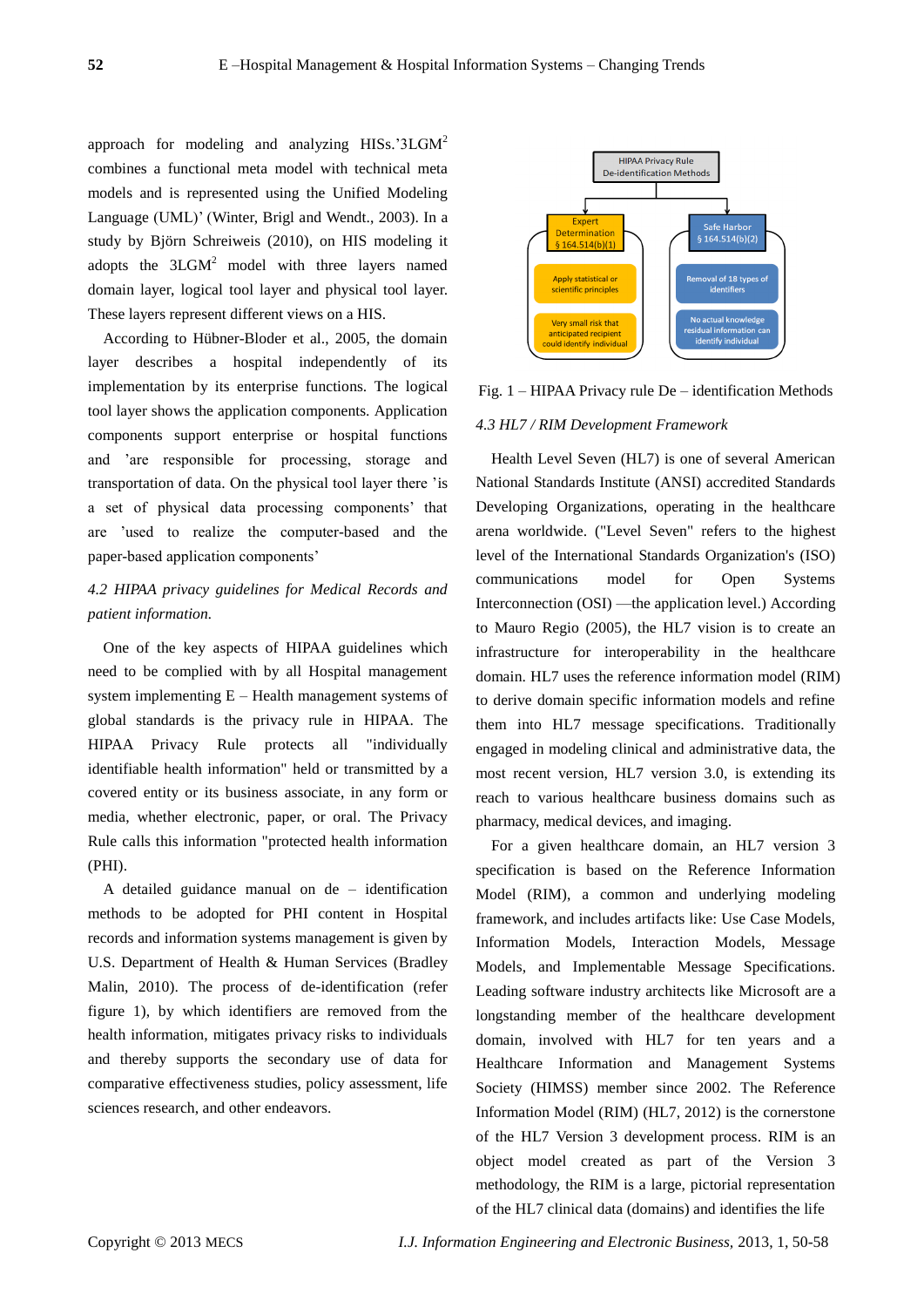cycle that a message or groups of related messages will carry. But a summarized view of the basic components of RIM / HL7 is given in figure 2.



Fig. 2 – RIM / HL7 model

# V. E – HOSPITAL MANAGEMENT TASKS & FEATURES

To carve out a comprehensive E Hospital management / Hospital information systems model, some of the various E – Hospital management system tasks are discussed and summarized in the context of the current study.

The most important tasks in hospital information systems can be summarized as follows, (PayamHomayounfar (2012)):

(1) Storage and monitoring of patient's condition:

- Accurate and electronically stored medical records of patients (e.g. drug allergies) are provided
- Visual and auditory warning systems are generated in the event of abnormal test results or other important data
- Time intervals and / or testing periods for tests on patients to be specified
- Data Processing and analysis for statistical purposes and research oriented purposes

## (2) Management and Data Flow:

- Support automated patient data transfers between departments and institutions
- Enable graphic or digitized diagnostic images from the hospital database based on the integrated retrieval system
- Digital signatures, in order to create internal orders electronically
- Communication by Laboratory Information System
- Registration of human resources and their properties
- (3) Financial Aspects:
	- Efficient administration of finances
	- Use and monitoring of medicines and effectivity of the ordering process
	- Expected and actual treatment costs are listed and reported
	- Automated representation of the needs of the nursing staff
	- Status analysis of bed occupancy and overall performance in the hospital information system

In the public sector domain, some of the successful e hospital management solutions include that of the, e-Hospital solution by National Informatics Center, India (NIC, 2013). It is a Hospital Management System that is a workflow based ICT solution for Hospitals specifically meant for the hospitals in Government Sector. This is a generic software which covers major functional areas like patient care, laboratory services, work flow based document/information exchange, human resource and medical records management of a Hospital. It is a patient-centric system rather than a series of add-ons to a financial system.

E Hospital management solution (E-HMS) is designed for multispecialty hospitals, to cover a wide range of hospital administration and management processes. It is an integrated end-to-end Hospital Management System that provides relevant information across the hospital to support effective decision making for patient care, hospital administration and critical financial accounting, in a seamless flow. Some of the salient features of this e-Hospital solution of NIC, India are summarized in table 1.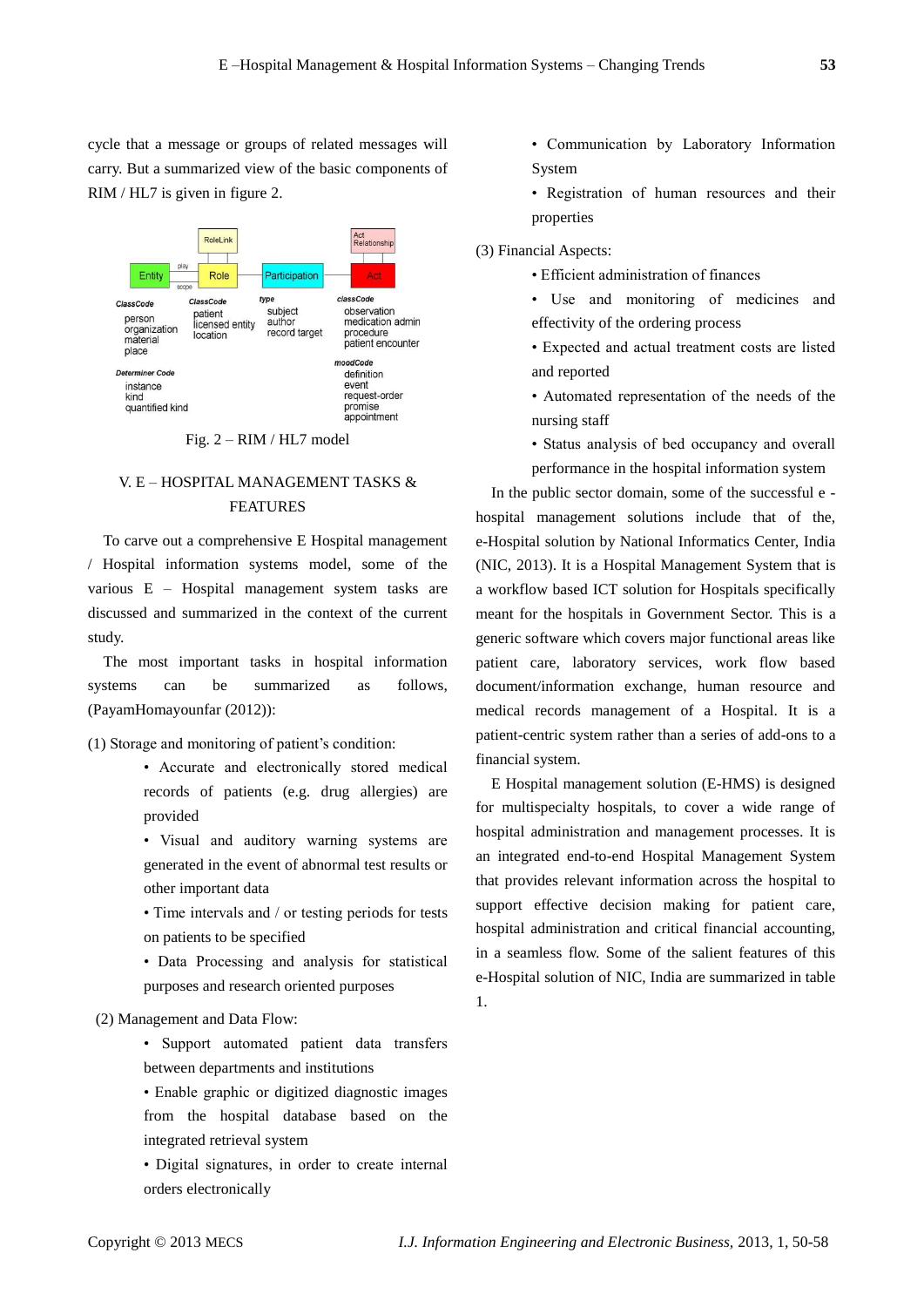| S.No | Features                                                            |  |  |
|------|---------------------------------------------------------------------|--|--|
| 1    | ISO / IEC 9126 Certified                                            |  |  |
| 2    | Based on HDF(HL7 Development Framework)                             |  |  |
| 3    | Unicode based Indian Multilingual Support                           |  |  |
| 4    | Vocabulary- ICD-9, LOINC etc.                                       |  |  |
| 5    | Comprehensive Reporting<br>various<br>on<br>customizable parameters |  |  |
| 6    | Comprehensive Role based Access control and<br>Security             |  |  |
| 7    | Data Security and Privacy                                           |  |  |
| 8    | Audit logging of transactions                                       |  |  |
| 10   | Powerful Search facility and tracking of patient<br>history         |  |  |
| 11   | Touch Screen Kiosk interface                                        |  |  |
| 12   | Available on Linux and Windows platform                             |  |  |

Table 1. NIC, India - E – Hospital Management Solution Special Features

SOURCE: <http://tsu.trp.nic.in/ehospital/>

#### VI. CASE: FUJISOFT – HIS

Fujisoft is a leading software product company based in Japan. With its rich legacy in developing customized software right from the the 1970s, it provides one of the world's best Hospital management solutions. According to Fujisoft (2012), the management environment of hospitals is entering into a phase of major change. For example, new Hospital Accounting Regulations have revised the system of financial statements (including cash flow statements) and hospitals are converting to a Medical Inclusive Payment System based on DPC (Diagnosis Procedure Combination). Furthermore, securing management resources by means of a new fund procurement system (such as the securitization of medical treatment fees and the issuance of hospital bonds) is being adopted.

### *6.1 Fujisoft HIS modules*

The various modules of Fujisoft Hospital solutions can be summarized as below table 2.

| Table 2 – Fujisoft HIS Modules |  |
|--------------------------------|--|
|--------------------------------|--|

| S<br>N<br>$\Omega$ | Module Name                                                                    | Function                                                                                |
|--------------------|--------------------------------------------------------------------------------|-----------------------------------------------------------------------------------------|
| 1                  | <b>FSHosPAck</b><br>Management                                                 | <b>Hospital Management Support</b><br>System<br>- Daily data handling<br>and management |
| 2                  | Hospital<br>Comprehensiv<br>e Physical<br>distribution<br>Management<br>System | Total goods physical distribution<br>management – purchase costs<br>management          |
| 3                  | FS - Incident                                                                  | Hospital Specific incident<br>reporting system                                          |
| 4                  | Cash<br>Collection<br>Solution                                                 | Complete Sales / Cash collection<br>management                                          |

*6.2 Challenges in implementation of E – Hospital Solutions / HIS*

A "Multi-vendor" management system or system integrator is needed which can select and combine suitable products from those of various manufacturers in accordance with the needs of each E – Hospital Management system (customer). Technology inclusion, exclusion and hybrid combination decision are crucial to success of latest E – Hospital management solutions. Such efficient and precise decision in choice of technology and  $E$  – hospital solution management is possible only based on know-how and technological excellence accumulated through longstanding engagements in system design and construction in the medical area.

#### VII. HIS - SUCCESS FACTORS

According to Garrido et al., (2004), some of the success factors of HIS deployment are discussed in further sections.

The success of the HIS deployment depends on a number of critical factors. First, the commitment of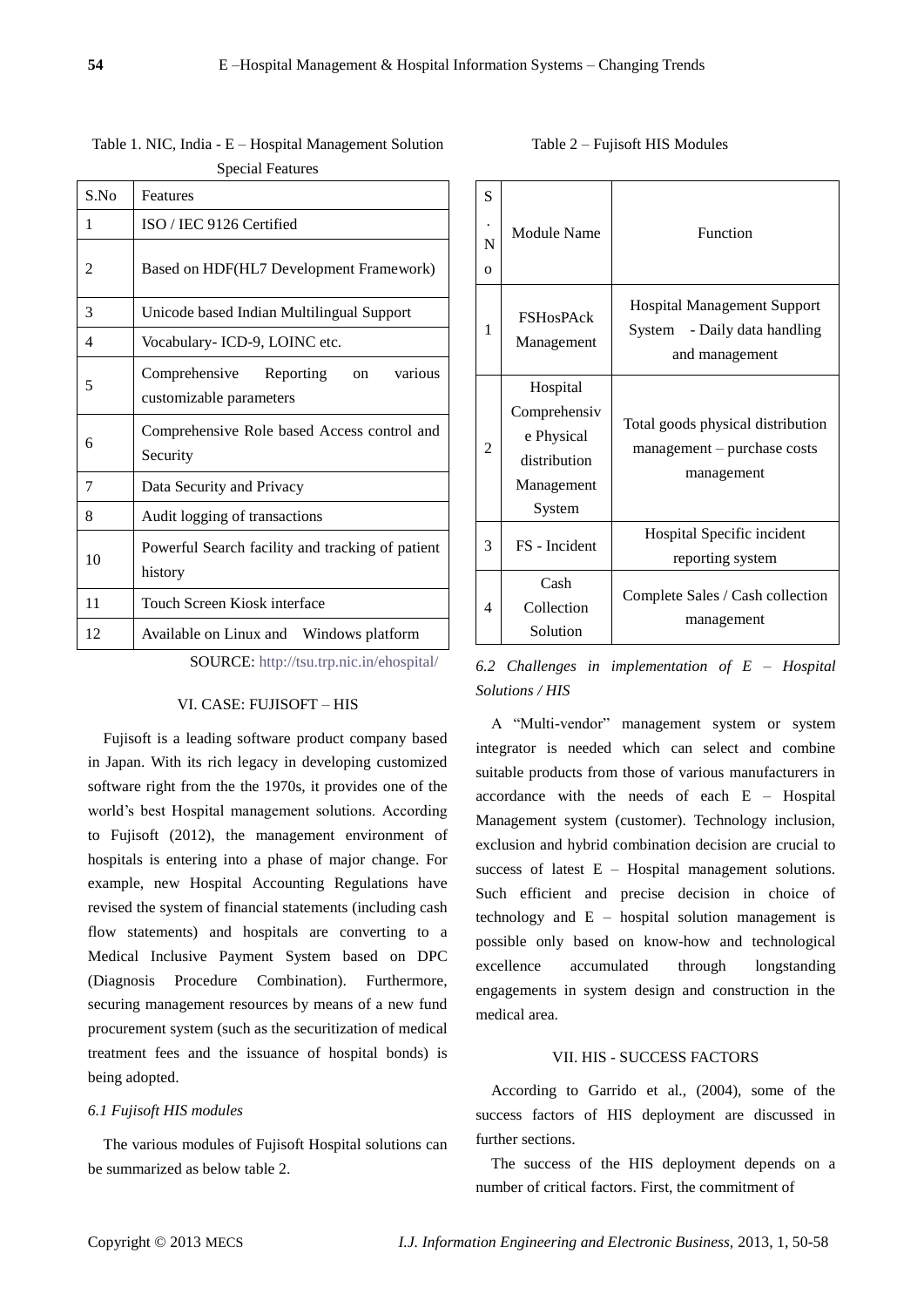senior leadership to implement clear targets and expectations is crucial to the success of the business case. Changes to operational processes, job roles, and organizational culture will require resources and the strong and consistent support of leadership. All levels of management should be clearly informed and accountable for the key actions that need to be undertaken to maximize system benefits.

Second, timely implementation of the inpatient information system is imperative because the consequent impact of delays on benefits realization is costly.

Third, because the majority of annual expenses are from labor costs, senior management will need to partner with labor to take advantage of the efficiencies introduced to the workflow by the HIS. Fourth, internal policies must require physicians and frontline staff to comprehensively and accurately codify all hospital discharges and procedures. Finally, workflows must be redesigned to incorporate and exploit the system's functionality.

#### *7.1 Non-Financial Benefits*

There are many benefits that are less tangible. Though non-financial, they are no less important to an overall investment decision. These include mission critical benefits such as quality of care, patient safety, and member service enhancement. Improved communication and expedited decision-making not only increase efficiency but also help to reduce errors. Likewise, the ready availability of patient information will prove extremely beneficial to assure continuity of care during the patient's transitions from one care setting to another.

# *7.2 CASE: Successful E – Hospital Management - Bumrungrad International Hospital, Thailand.*

Alice Kok (2009) reports, Thailand's Bumrungrad International Hospital has digitised as many aspects of hospital work as it can—enabling it to more than double the number of patients it can handle each day, increase safety and cut its patients' bills.

Bill payment, human resources, record keeping and inventory management are now all done electronically, allowing the hospital's staff to get more work done. Doctors no longer wait around for patient records, such as X-ray or blood test results, to be delivered by hand.

And wasteful duplication has been eliminated because doctors can see what tests have been done already and access results immediately.

Digitization has also been lauded to improved safety. Bumrungrad has an e-prescription system that helps to eliminate errors from illegible handwriting, and allergy alerts that warn doctors against medications unsuitable for patients and can suggest alternatives based on the symptoms observed.

# VIII. SUMMARY

According to the Health Evidence report of the WHO (Shaw, 2003) it recommends that, there are in principle five different types of measurement of hospital performance, as below:

- Regulatory inspection
- Surveys of consumers' experiences
- Third-party assessments
- Statistical indicators
- Internal assessments.

Also, based on the above case studies and various deliberations on E – Hospital Management Solutions and HIS, the various components of an E – Hospital management solution are detailed below for easier understanding of future researchers and industry experts.

# *8.1 E – HMS / HIS - Basic Modules*

1. Patient Registration and Appointment Scheduling Module - The Registration module is an integrated patient management system, which captures complete and relevant patient information. The system automates the patient administration functions to have better and efficient patient care process.

2. Outpatient Management Module - The Outpatient module serves as an entry point to schedule an appointment with the Hospital Resident Doctor or Consultant Doctor for Medical Consultations and diagnosis. This module supports doctors to take better and timely consultation decisions by providing instant access to comprehensive patient information.

3. Patient Billing & Insurance Module - The Patient Billing module handles all types of billing for long-term care. This module facilitates cashier and billing operations for different categories of patients like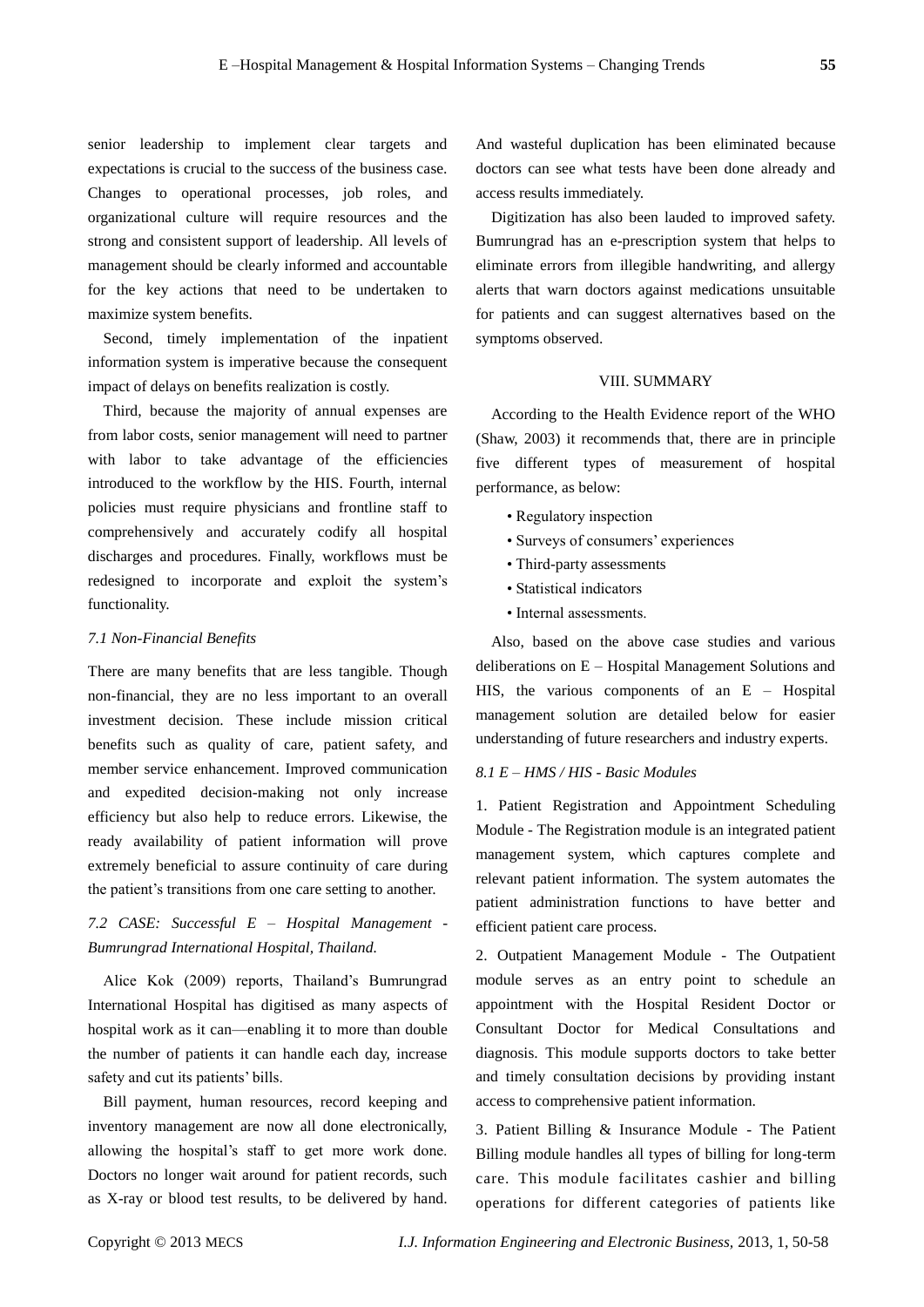Outpatient, Inpatient and Referral. It provides automatic posting of charges related to different services like bed charges, lab tests conducted, medicines issued, consultant's fee, food, beverage and telephone charges etc. This module provides for credit partly billing and can be seamlessly integrated with the Financial Accounting Module.

4. Services Module - The service module provides for effectively managing all the services available in the hospital and the charges for each of these services are securely entered and handled.

5. User Manager Module (security workflow) - The User Manager module basically deals with security through controlling the access to the information available in the application. Any user associated with a user group can access only those screens for which the user group has rights. It also deals with the System Related Activity like User Monitor, Creating User Group Master, User Master and view the User Group Lookup of employee database, Maintenance of company documents, User defined error message, Generating Daily Statistical Summary.

## *8.2 E – HMS / HIS - Optional Modules*

1. Pharmacy Module - Pharmacy module deals with the automation of general workflow and administration management process of a pharmacy. The pharmacy module is equipped with bar coding facility, which makes the delivery of medical items to the patient more efficient.

2. Laboratory Information System - The Laboratory module automates the investigation request and the process involved in delivering the results to the concerned department/doctor of the hospital. Laboratory module starts with receiving the online request from doctors and also allows laboratory personnel to generate requests. The Laboratory module supports to perform various tests under the following disciplines: Biochemistry, Cytology, Hematology, Microbiology, Serology, Neurology and Radiology.

3. Radiology Management Module - Radiology module caters to services such as X-ray, Scanning, Ultra sound etc. Scheduling of Radiology resources is possible. The system stores all the result details of various tests and makes a Report based on the Test Results.

4. Electronic Medical Record (EMR) - The EMR Module is a fully integrated knowledge repository that caters to Medical and clinical records of patients in the hospital. The system supports medical professionals of various departments of the hospital with relevant information like medical examinations, diagnoses, treatment histories, test results and so on. The module provides access to critical and complete patient data that leads to high quality cost effective and efficient patient care. The EMR has the following features.

5. Dietary Module - The dietary module in the hospital management system software is designed to assist the hospital kitchen in providing meals to inpatients as per the instructions of the dietician.

6. House Keeping Module - Housekeeping in any hospital is defined as the provision for a clean, comfortable and safe environment in the hospital for patients and general public. Housekeeping in the hospital management system software involves the maintenance of beds in wards, rooms, cubicles. The various housekeeping tasks can be planned, assigned and tracked in the module.

7. Nursing Module - Nursing module is a tool provided in the hospital management system software to the nurses to manage their routine tasks with the objective of improving patient care. It is tightly integrated with the Inpatient module and other clinical modules for smooth flow of information.

8. Emergency Management - Emergency module in the hospital management system software allows fast registration of patients by the capture of key and very specific registration details such as demographic information, keeping in mind the critically of this function. This module also collects information related to Medico Legal Cases (MLC) which is subsequently used for reporting to local authorities.

9. Machine Maintenance - The machine or equipment maintenance module in the hospital management system software facilitates breakdown processing and preventive maintenance scheduling and recording.

10. CSSD - CSSD, or Central Sterile Supply Department is an important and crucial function of most of the mid-size and large hospitals. In certain countries, CSSD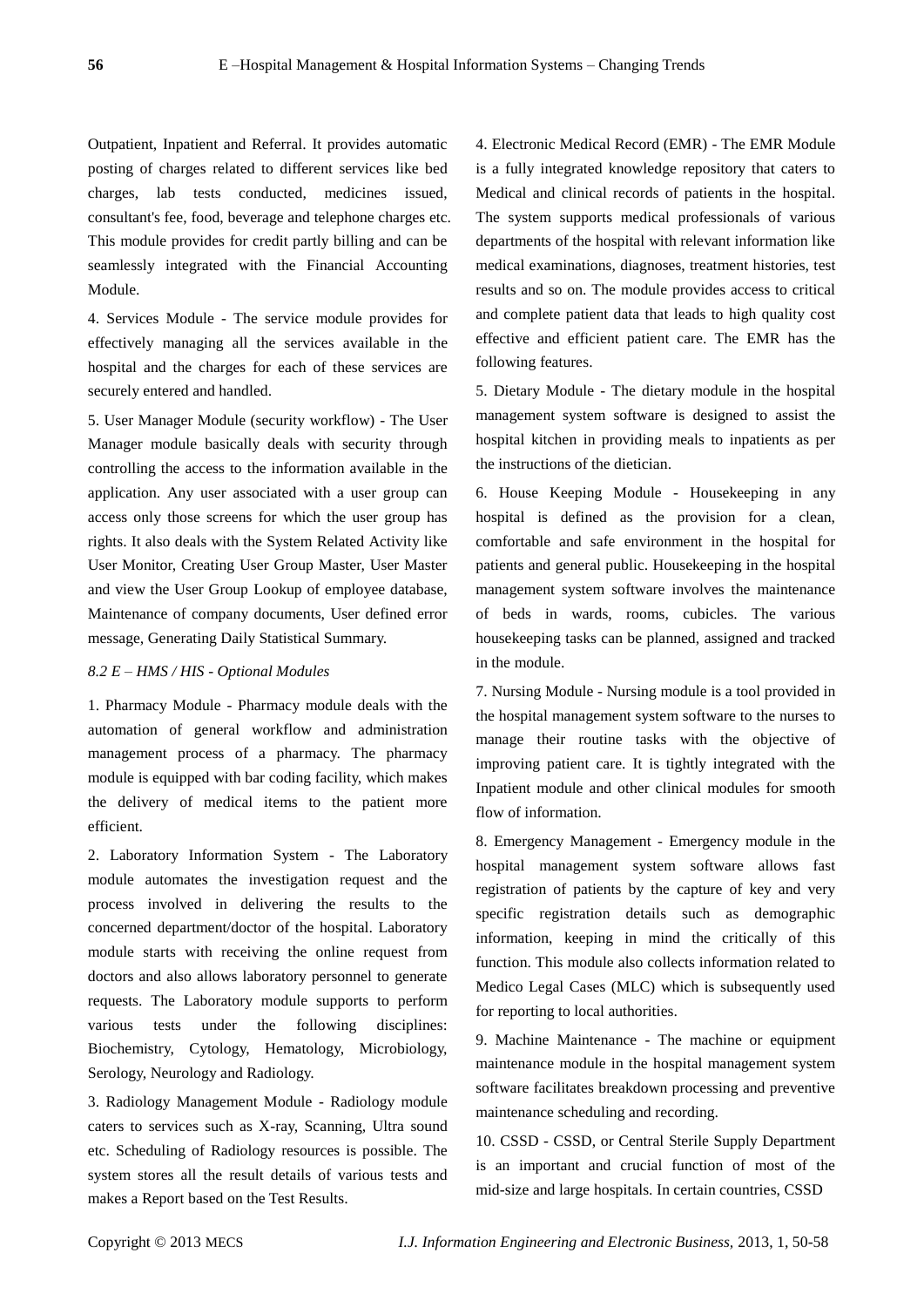is even mandatory to meet with the government stipulations for hospital licence etc.

11. Blood Bank - This module in the E-Hospital Management System hospital Management Software is quite comprehensive in its nature, maintaining all information regarding the blood donation. The details about the donors and recipients are maintained.

12. Financial Accounting Module - The Financial Accounting Module deals with Cash/Bank, Receipt/Payments, Journal Voucher and General Ledger etc. Books like Cashbook, Bankbook and Ledger book can be generated. This module generates reports like Trail Balance, Balance Sheet and Profit and Loss statement.

13. Fixed Asset module - The Fixed Assets Module deals with all the activities that are related to the Fixed Asset Part of Financial Accounting of any hospital management system software.

14. Payroll Module - The Payroll & Personnel module deals with Pay (and deduction) calculation, printing of salary slip, salary certificates, and PF statements, Gratuity Statement and provides a monthly analysis.

15. MIS Dashboard - The dashboard presented in the hospital management system software is a summary of key parameters values covering all areas of the hospital that are generally monitored by the top management on a regular basis. Some of the parameters could be current bed occupancy, revenue for a period, etc.

#### IX. CONCLUSION

The various performance indicators and standards of E – hospital management solution and HIS are discussed in the respective section and cases. Success factors of E – HMS / HIS tend to vary depending upon leadership support, training, technology adoption, user friendliness, etc…HIPAA privacy guidelines and HL7 / RIM framework are identified as the primary determinants and metrics of Global compliance in developing and implementing successful E - hospital management solutions. Also the various case study insights on the broader framework of E – Hospital management solution / HIS paves way for future research on Enhancements in E - Hospital Management domain.

#### REFERENCES

- [1] Alice Kok (2012, Mar 14).Thailand: successful e-health system lauded. FutureGov. Accessed from: [http://www.futuregov.asia/articles/2009/may/14/thail](http://www.futuregov.asia/articles/2009/may/14/thailand-successful-e-health-system-increase-healt/) [and-successful-e-health-system-increase-healt/,](http://www.futuregov.asia/articles/2009/may/14/thailand-successful-e-health-system-increase-healt/) accessed 19 March 2013).
- [2] Belgium Federal Public Service FPS report (2002). Recommendations and quality criteria for hospital information systems. Accessed from: [www.health.belgium.be/filestore/8054405/his\\_v1s\\_e](http://www.health.belgium.be/filestore/8054405/his_v1s_en_8054405_en.pdf) [n\\_8054405\\_en.pdf,](http://www.health.belgium.be/filestore/8054405/his_v1s_en_8054405_en.pdf) accessed 21 March 2013).
- [3] Björn Schreiweis (2010). Modelling the Hospital Information System of the Karolinska University Hospital in Stockholm. University of Heidelberg, Heilbronn University and Karolinska Institutet. Accessed from: [http://ki.se/content/1/c6/10/46/20/Diplomarbeit\\_Bjo](http://ki.se/content/1/c6/10/46/20/Diplomarbeit_Bjoern_Schreiweis.pdf) [ern\\_Schreiweis.pdf](http://ki.se/content/1/c6/10/46/20/Diplomarbeit_Bjoern_Schreiweis.pdf)
- [4] Bradley Malin (2010). Guidance on De-identification of Protected Health Information. Office for Civil Rights., U.S. Department of Health & Human Services. Accessed from: [http://www.hhs.gov/ocr/privacy/hipaa/understanding](http://www.hhs.gov/ocr/privacy/hipaa/understanding/coveredentities/De-identification/hhs_deid_guidance.pdf) [/coveredentities/De-identification/hhs\\_deid\\_guidanc](http://www.hhs.gov/ocr/privacy/hipaa/understanding/coveredentities/De-identification/hhs_deid_guidance.pdf) [e.pdf](http://www.hhs.gov/ocr/privacy/hipaa/understanding/coveredentities/De-identification/hhs_deid_guidance.pdf)
- [5] Fujisoft (2012). Fujisoft Hopsital Solutions (Japan). Accessed from: [http://www.fsi.co.jp/e/solutions/hospital\\_solutions/i](http://www.fsi.co.jp/e/solutions/hospital_solutions/index.html) [ndex.html,](http://www.fsi.co.jp/e/solutions/hospital_solutions/index.html) accessed 21 March 2013).
- [6] Garrido, T., Raymond, B., Jamieson, L., Liang, L., Wiesenthal, A., (2004). Making the business case for hospital information systems. Journal of Healthcare Finance, 31(2): 21–22.
- [7] Garrido, T., Raymond, B., Jamieson, L., Liang, L., Wiesenthal, A., (2004). Making the business case for hospital information systems. —A KaiserPermanente Investment Decision. Journal Health Care Finance, 31(2):16–25. Accessed from: [http://xnet.kp.org/ihp/publications/docs/business\\_ca](http://xnet.kp.org/ihp/publications/docs/business_case.pdf) [se.pdf](http://xnet.kp.org/ihp/publications/docs/business_case.pdf)
- [8] Haux R, Schmücker P, Winter A (1996) Gesamtkonzept der Informations verarbeitungim Krankenhaus. In: Haas P, Köhler CO,Kuhn K, Pietrzyk PM, Prokosch HU [Eds.]: Praxis der